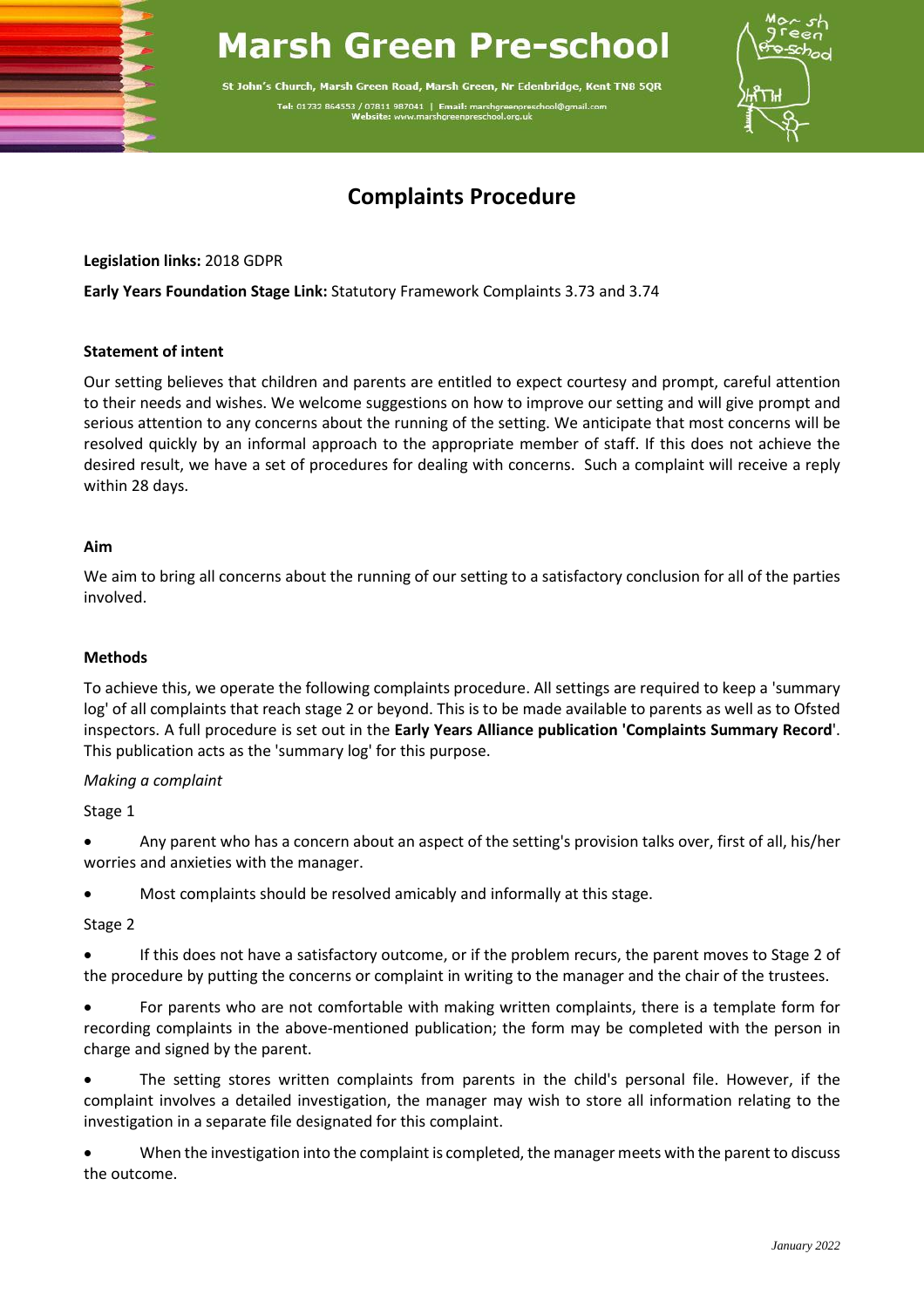• When the complaint is resolved at this stage, the summative points are logged in the Complaints Summary Record.

# Stage 3

• If the parent is not satisfied with the outcome of the investigation, he or she requests a meeting with the manager and the chair of the trustees. The parent should have a friend or partner present if required and the manager should have the support of the chairperson of the trustees present.

• An agreed written record of the discussion is made as well as any decision or action to take as a result. All of the parties present at the meeting sign the record and receive a copy of it.

This signed record signifies that the procedure has concluded. When the complaint is resolved at this stage, the summative points are logged in the Complaints Summary Record.

### Stage 4

• If at the Stage 3 meeting the parent and setting cannot reach agreement, an external mediator is invited to help to settle the complaint. This person should be acceptable to both parties, listen to both sides and offer advice. A mediator has no legal powers but can help to define the problem, review the action so far and suggest further ways in which it might be resolved.

• Staff or volunteers within the Early Years Alliance are appropriate persons to be invited to act as mediators.

• The mediator keeps all discussion confidential. S/he can hold separate meetings with the setting personnel (setting manager and chair of the trustees) and the parent, if this is decided to be helpful. The mediator keeps an agreed written record of any meetings that are held and of any advice s/he gives.

# Stage 5

• When the mediator has concluded her/his investigations, a final meeting between the parent, the manager and the chair of the trustees is held. The purpose of this meeting is to reach a decision on the action to be taken to deal with the complaint. The mediator's advice is used to reach this conclusion. The mediator is present at the meeting if all parties think this will help a decision to be reached.

• A record of this meeting, including the decision on the action to be taken, is made. Everyone present at the meeting signs the record and receives a copy of it. This signed record signifies that the procedure has concluded.

# **The role of the Office for Standards in Education, Early Years Directorate (Ofsted) and the Area Safeguarding Children Committee.**

Parents may approach Ofsted directly at any stage of this complaints procedure. In addition, where there seems to be a possible breach of the setting's registration requirements, it is essential to involve Ofsted as the registering and inspection body with a duty to ensure the Welfare Requirements for Day Care are adhered to.

The address and telephone number of the Ofsted centre are: The National Business Unit, Ofsted, Piccadilly Gate, Store Street, Manchester M1 2WD 0300 123 1231

These details are displayed on our setting's notice board.

• In this case, both the parent and setting are informed and the manager works with Ofsted or the Area Safeguarding Children Committee to ensure a proper investigation of the complaint, followed by appropriate action.